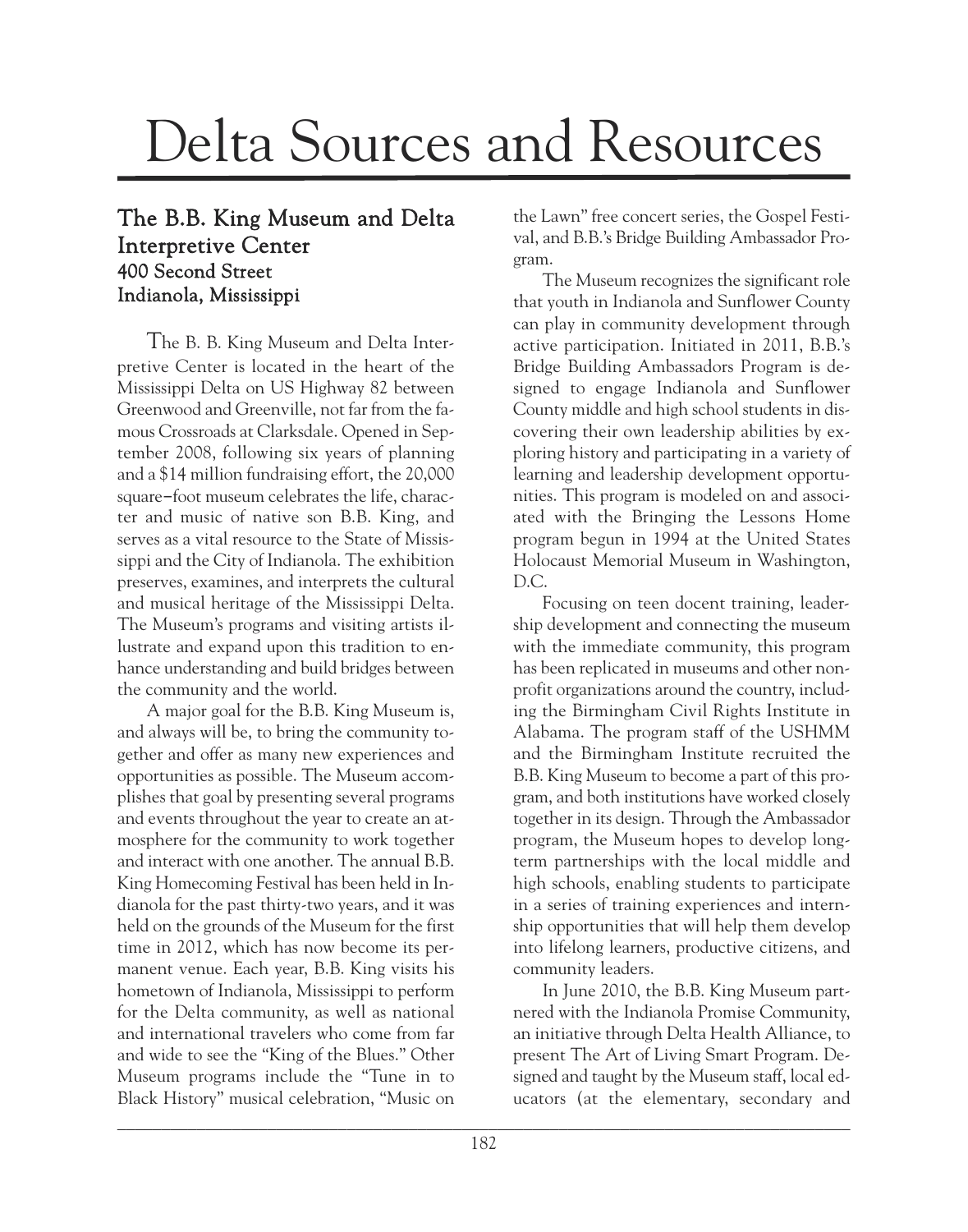

B.B. King Museum and Delta Interpretive Center Photograph courtesy of B.B. King Museum

university levels), and artists, and assisted by student counselors from Mississippi Valley State and Delta State Universities who reflect the diversity of the community, the Art of Living Smart Program, through the vehicle of visual and performing arts, teaches young people ages six to fifteen years old to make healthier lifestyle choices.

Modeled after the famous Harlem Children's Zone in New York, the Art of Living Smart Program offers a wide range of coordinated services with intense coverage in one community. These programs, including healthcare, literacy, and early childhood education, have proven to be extremely successful in the reversal of national trends in at-risk communities. Sunflower County, the home of the B.B. King Museum, suffers from extreme poverty, as well as high rates of high school dropout, teen pregnancy, and numerous health-related issues. The Art of Living Smart Program, funded initially by the Indianola Promise Community, is aimed at combating these problems.

In summer 2010, the Museum provided a summer camp each afternoon for seven weeks for fifty-eight young people in Indianola and has increased that number each year. Students learned to play popular blues and gospel songs, designed choreography, prepared healthy snacks to learn how to improve their eating habits, and created handmade instruments, among other projects. Special events included a daylong visit from the St. Dominic Health Services Care-A-Van for health screenings of the campers and others in the community. The campers also collaborated with Delta Music Institute's Mobile Music Lab from Delta State University to record a camp theme song. The Art of Living Smart Program has become the heart of our programming. Using the arts to teach health and